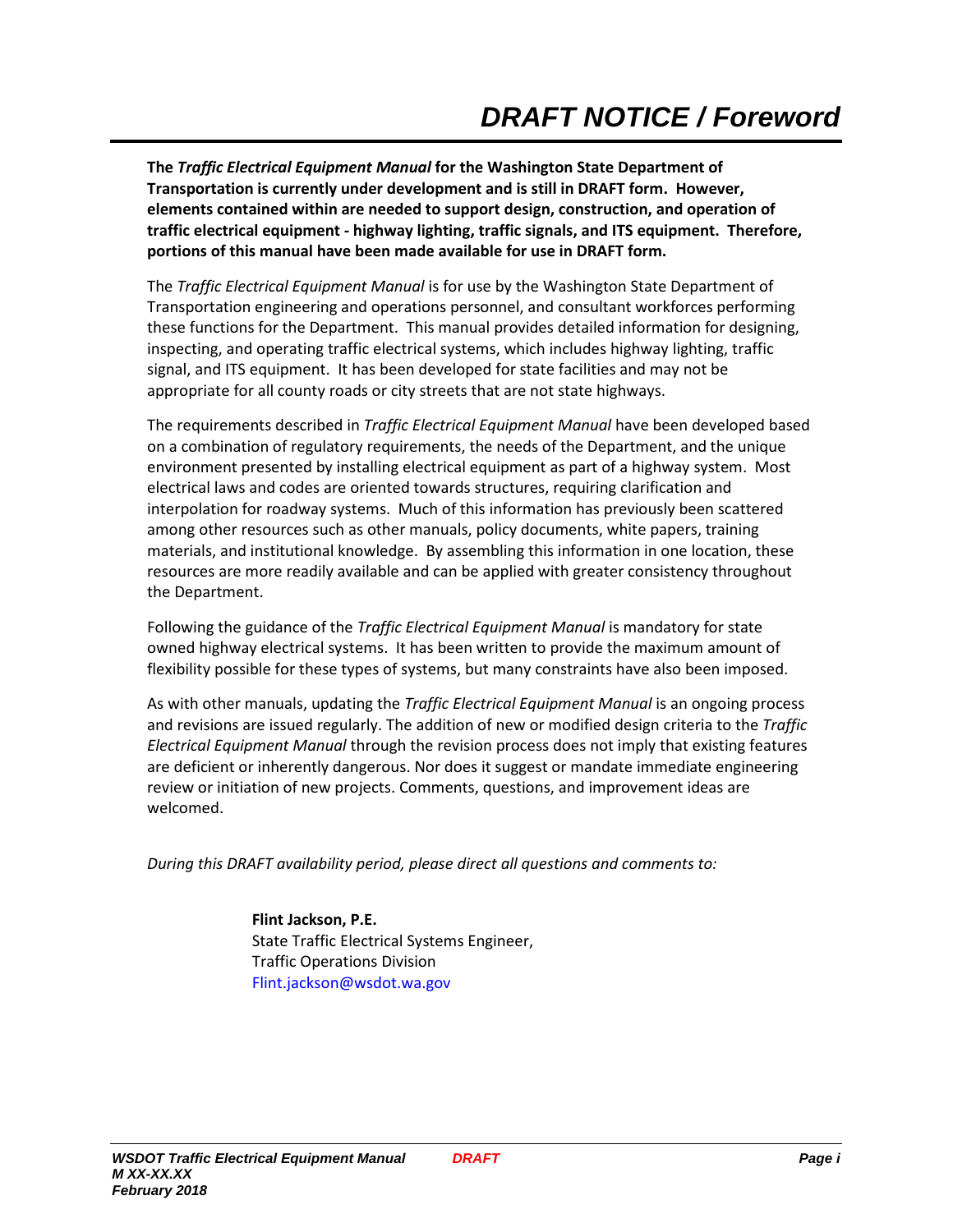- E1.1 General
- E1.2 Standard Load Sizes
- E1.3 Wire Size
- E1.4 Service and Transformer Cabinets
- E1.5 Conduit
- E1.6 Junction Boxes
- E1.7 Backup Power Supplies
- E1.8 References

## **E1.1 General**

This chapter describes the design of individual electrical power circuits for illumination, signal, and ITS equipment, powered from WSDOT electrical service cabinets, and the associated features required in the service cabinet to support these circuits. This chapter only addresses fixed (or nearly fixed) loads on single phase systems. For variable loads such as motors, or three phase systems, contact the WSDOT Headquarters Traffic Office. This chapter also does not address any marine terminal, vessel, or related electrical systems.

Only one electrical system may be run through any connected conduit, junction box, or piece of equipment, with the sole exception of a separate supply entering an electrical service or transformer cabinet. For WSDOT, each electrical service cabinet and transformer is considered a separate electrical system. For example, wiring from the load side of a transformer cabinet may not use any of the same conduit or junction boxes as wiring from the electrical service cabinet supplying the transformer. Exceptions may be allowed for special equipment requiring multiple input voltages with approval of the Region Signal Maintenance Manager.

## **E1.2 Standard Load Sizes**

Electrical circuits shall be designed using the following standard electrical loads. For equipment other than cabinets, including transformer cabinets, and luminaires (lights), the actual rated load of the equipment shall be used. Due to variations in cabinet equipment and actual loads drawn by different luminaires in the same wattage class, WSDOT has established standard load tables for equipment. These tables are divided into three categories: LED Luminaires, HPS Luminaires, and Cabinets.

|              | <b>Operating Voltage</b> |              |             |              |             |              |  |  |  |
|--------------|--------------------------|--------------|-------------|--------------|-------------|--------------|--|--|--|
| Wattage      |                          | <b>120V</b>  |             | <b>240V</b>  |             | 480V         |  |  |  |
| <b>Class</b> | <b>Amps</b>              | <b>Watts</b> | <b>Amps</b> | <b>Watts</b> | <b>Amps</b> | <b>Watts</b> |  |  |  |
| 200          | 0.93                     | 106          | 0.46        | 106          | 0.23        | 106          |  |  |  |
| 250          | 1.34                     | 161          | 0.66        | 161          | 0.29        | 161          |  |  |  |
| 310          | 1.74                     | 207          | 0.89        | 207          | 0.46        | 207          |  |  |  |
| 400          | 2.23                     | 268          | 1.12        | 268          | 0.56        | 268          |  |  |  |
| 750          | 4.10                     | 500          | 2.40        | 500          | 1.00        | 500          |  |  |  |

#### **Table 2-1; WSDOT LED Luminaire Standard Load Table**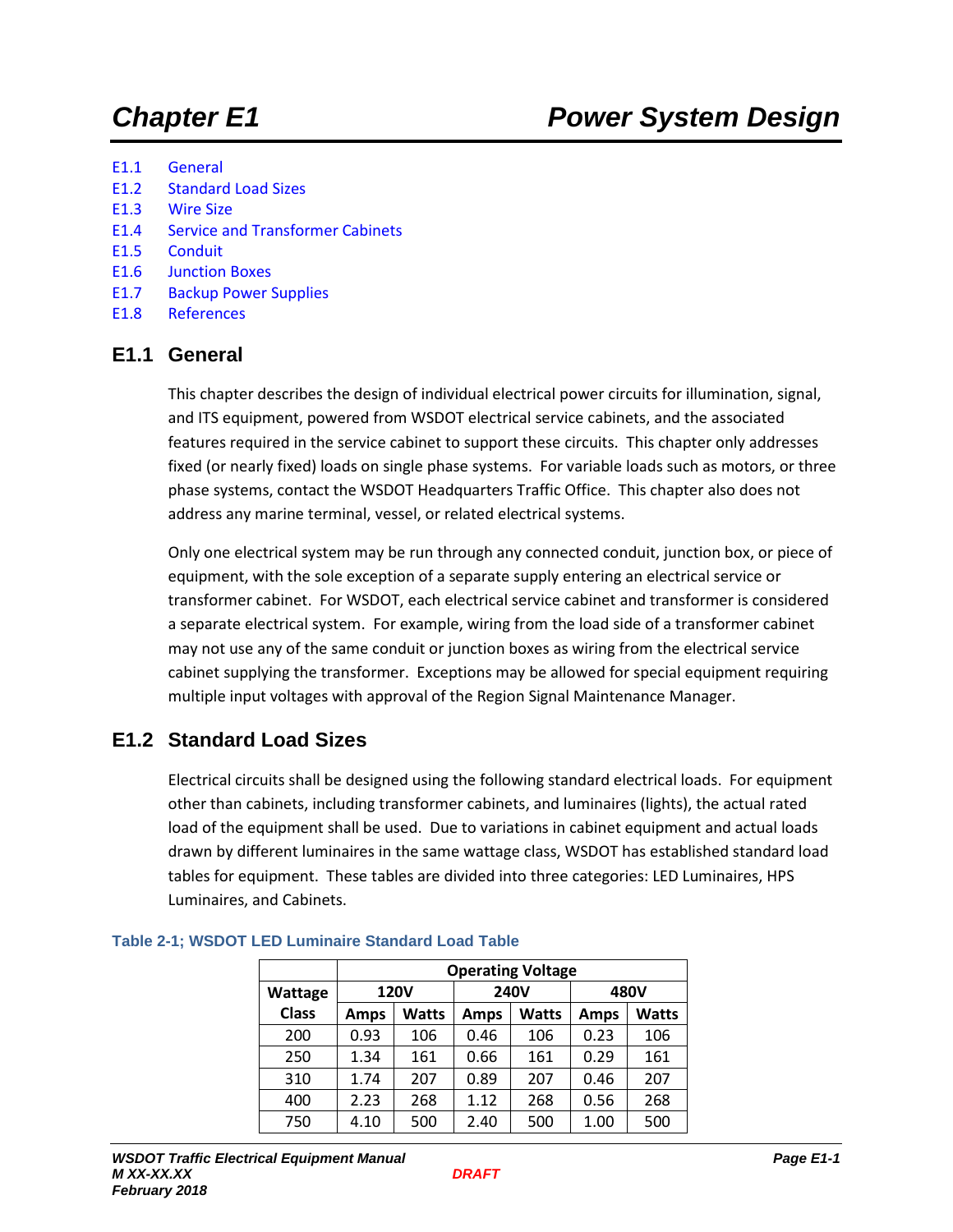|              | <b>Operating Voltage</b> |              |             |              |             |              |  |  |  |  |
|--------------|--------------------------|--------------|-------------|--------------|-------------|--------------|--|--|--|--|
| Wattage      |                          | <b>120V</b>  |             | <b>240V</b>  |             | 480V         |  |  |  |  |
| <b>Class</b> | <b>Amps</b>              | <b>Watts</b> | <b>Amps</b> | <b>Watts</b> | <b>Amps</b> | <b>Watts</b> |  |  |  |  |
| 100          | 2.2                      | 130          | 1.1         | 130          | 0.6         | 135          |  |  |  |  |
| 150          | 1.7                      | 188          | 0.9         | 188          | 0.5         | 188          |  |  |  |  |
| 200          | 2.2                      | 240          | 1.1         | 240          | 0.6         | 240          |  |  |  |  |
| 250          | 2.6                      | 300          | 1.3         | 300          | 0.7         | 300          |  |  |  |  |
| 310          | 3.4                      | 365          | 1.7         | 365          | 0.8         | 367          |  |  |  |  |
| 400          | 4.0                      | 472          | 2.0         | 472          | 1.0         | 472          |  |  |  |  |
| 750          | 6.8                      | 840          | 3.5         | 840          | 1.8         | 840          |  |  |  |  |
| 1000         | 9.5                      | 1102         | 4.7         | 1102         | 2.4         | 1102         |  |  |  |  |

#### **Table 2-2; WSDOT HPS Luminaire Standard Load Table**

#### **Table 2-3; WSDOT Cabinet Standard Load Table**

|              |             | <b>Operating Voltage</b> |             |              |             |              |  |  |  |  |
|--------------|-------------|--------------------------|-------------|--------------|-------------|--------------|--|--|--|--|
| Wattage      |             | <b>120V</b>              |             | <b>240V</b>  |             | 480V         |  |  |  |  |
| <b>Class</b> | <b>Amps</b> | <b>Watts</b>             | <b>Amps</b> | <b>Watts</b> | <b>Amps</b> | <b>Watts</b> |  |  |  |  |
| 1800         | 15          | 1800                     | 7.5         | 1800         | 3.8         | 1800         |  |  |  |  |
| 2000         | 16.7        | 2000                     | 8.4         | 2000         | 4.2         | 2000         |  |  |  |  |
| 2500         | 20.9        | 2500                     | 10.5        | 2500         | 5.3         | 2500         |  |  |  |  |
| 3000         | 25          | 3000                     | 12.5        | 3000         | 6.3         | 3000         |  |  |  |  |
| 3500         | 29.2        | 3500                     | 14.6        | 3500         | 7.3         | 3500         |  |  |  |  |
| 4000         | 33.4        | 4000                     | 16.7        | 4000         | 8.4         | 4000         |  |  |  |  |
| 4500         | 37.5        | 4500                     | 18.8        | 4500         | 9.4         | 4500         |  |  |  |  |
| 5000         | 41.7        | 5000                     | 20.9        | 5000         | 10.5        | 5000         |  |  |  |  |
| 7500         | 62.5        | 7500                     | 31.3        | 7500         | 15.7        | 7500         |  |  |  |  |
| 10000        | 83.4        | 10000                    | 41.7        | 10000        | 20.9        | 10000        |  |  |  |  |
| 15000        | 125         | 15000                    | 62.5        | 15000        | 31.3        | 15000        |  |  |  |  |
| 25000        | 208.4       | 25000                    | 104.2       | 25000        | 52.1        | 25000        |  |  |  |  |
| 37500        | 312.5       | 37500                    | 156.3       | 37500        | 78.2        | 37500        |  |  |  |  |

Individual luminaires and transformer cabinets shall use the appropriate load data from Tables 2-1, 2-2, or 2-3 as applicable. The minimum allowable size for standalone transformer cabinets is 3000W. For traffic signal and ITS cabinets, there is a minimum standard load which must be used for each type of cabinet. These minimum standard loads are listed in Table 2-4.

Transformers are sized based on the total load supplied multiplied by 1.33. The additional 33% allows for future additional load. Transformers are available in any of the wattage classes listed in table 2-3, from 3000W up. These are standard sizes, so the next higher size than the calculated load must be selected.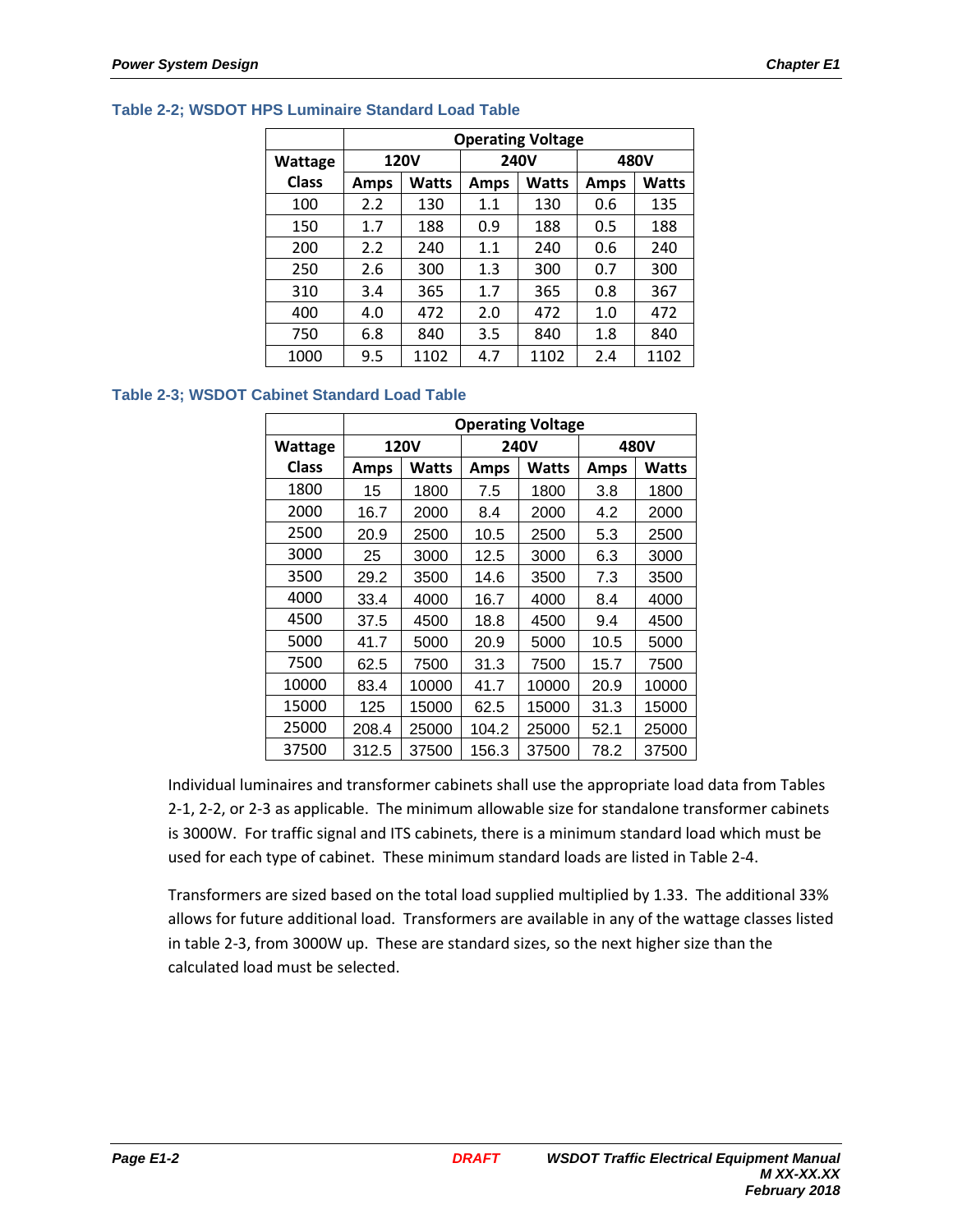|                                                                  | <b>Cabinet Type</b>                  | <b>Minimum</b>       |  |  |  |  |
|------------------------------------------------------------------|--------------------------------------|----------------------|--|--|--|--|
| <b>Cabinet Series</b>                                            | <b>Cabinet Includes</b>              | <b>Wattage Class</b> |  |  |  |  |
|                                                                  | Ramp Meter (RM)                      | 2500                 |  |  |  |  |
|                                                                  | Traffic Signal (SG)                  | 3000                 |  |  |  |  |
| Single-Width<br>$(33x$ series $)$ [1]                            | Variable Message Sign (VM) [2]       | 3500                 |  |  |  |  |
|                                                                  | <b>Tolling</b>                       | 4500                 |  |  |  |  |
|                                                                  | All Other 33x                        | 2000                 |  |  |  |  |
|                                                                  | Ramp Meter (RM)                      | 3000                 |  |  |  |  |
| Double-Width                                                     | Traffic Signal (SG)                  | 4000                 |  |  |  |  |
| (33xD series)                                                    | <b>Tolling</b>                       | 4500                 |  |  |  |  |
|                                                                  | All Other 33xD                       | 2500                 |  |  |  |  |
|                                                                  | [1] Includes NEMA Cabinets (EX: P44) |                      |  |  |  |  |
| [2] VMS Systems may not be installed in double-width cabinets at |                                      |                      |  |  |  |  |
| this time                                                        |                                      |                      |  |  |  |  |

#### **Table 2-4; WSDOT Minimum Standard Cabinet Loads**

Cabinet loads may be higher depending on the equipment installed. Selected cabinet load ratings must be approved by the Region Signal Maintenance Manager to ensure adequate circuit capacity. All cabinets, with the exception of transformer cabinets and some VMS cabinets, operate on 120V. All other loads shall initially be determined using 240V or lower. Additional criteria in Section E1.3 will determine if a 480V circuit may be used.

## **E1.3 Wire Size**

Wire size for a circuit shall be determined using a combination of ampacity (total amps that can safely be carried) and line loss requirements. These values are determined for each segment in the circuit. Wire sizes may not decrease along a circuit when moving from any end load to the electrical service cabinet.

The length of a circuit segment  $(L<sub>s</sub>)$  is the horizontal physical length of the conduit between the two opening points plus 10 feet, to account for sweeps and slack. Where wire is routed up a pole (such as to an aerial circuit connection), add the height of the pole to the ground segment length connected to that pole.

At light standards, there is a segment from the junction box to the pole base, and a second segment from the base to the actual luminaire. As with other conduit runs, the circuit segment length of the between the box and the pole is the horizontal physical conduit length plus 10 feet. For the wire in the pole itself, the length of the segment is the height of the pole (H1 height) plus the length of the luminaire arm (example: a 40 ft pole with a 12 ft arm would have a segment length of 52 ft). The segment in the pole is always #10 copper wire (Pole and Bracket Cable).

Ampacity and line loss depend on the type of wire selected. Aluminum wire may only be used under the following circumstances: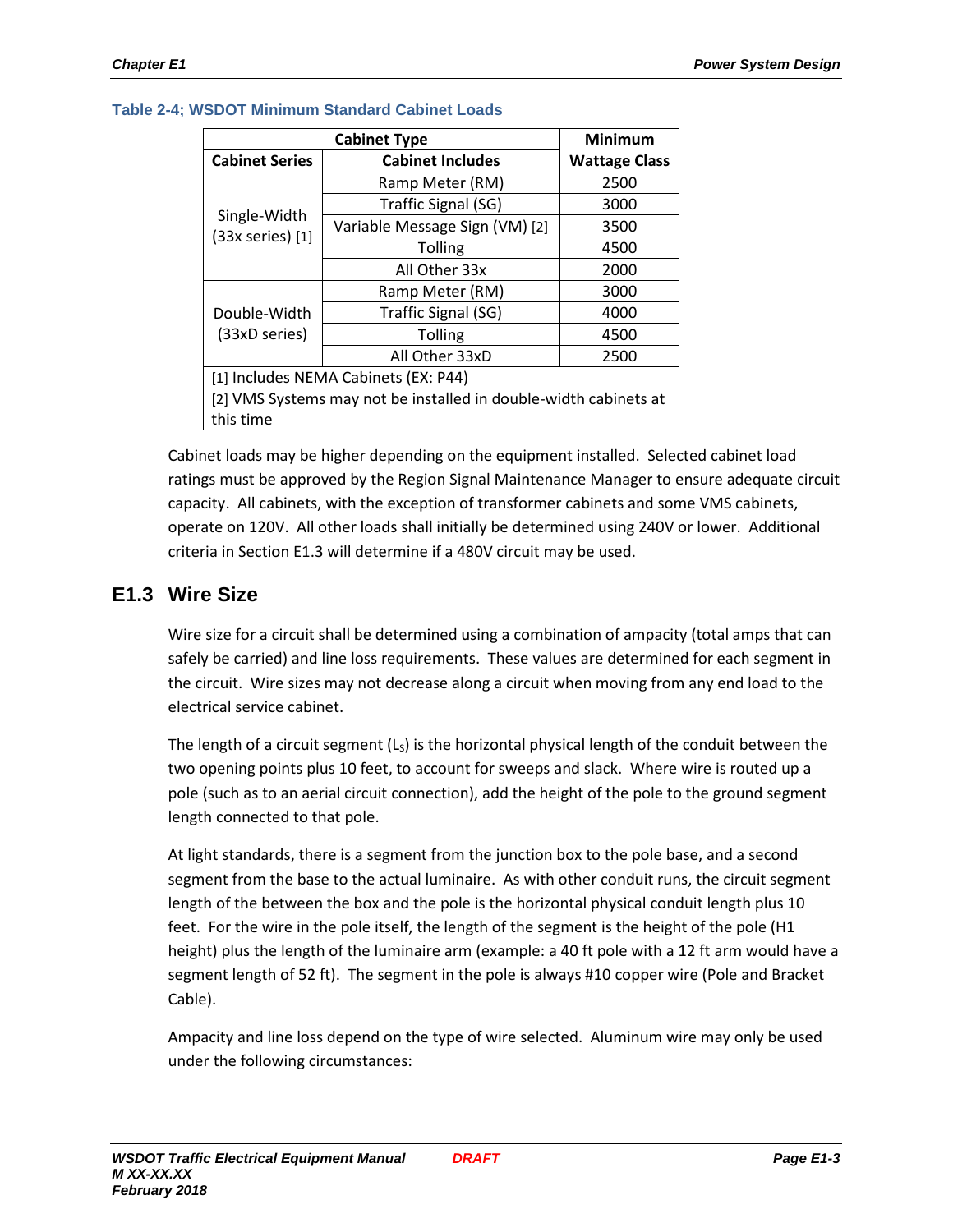- 1. Aerial triplex wire installation. This is normally only temporary, though some long term installations do exist.
- 2. In locations with repetitive wire theft. Requires approval from the Region Signal Maintenance Manager.

Copper wire must be used for all other cases.

To check ampacity and determine line loss for a segment, the total load on that segment must be determined. The total load for a segment  $(A<sub>s</sub>)$  is the sum of all loads, in amps, from equipment located at or beyond the end of the segment farthest from the electrical service cabinet.

All Signal and ITS Cabinet loads are evaluated at 120 volts. Signal and ITS cabinets that are located a significant distance from the electrical service cabinet normally require a transformer with the cabinet. The transformer is supplied by a higher voltage circuit to allow for smaller wire over the longer distance.

Lighting and transformer supply circuits shall initially be evaluated at 240 volts, unless there is a special case justifying 120 volts for a lighting circuit. If the wire size for any lighting circuit exceeds #2 AWG, or any transformer supply circuit exceeds #2/0 AWG, then 480 volt circuits may be used for all circuits supplied from that electrical service cabinet. Note that only 480 volt circuits are available from a 480 volt service (Type E or Type C), requiring a separate transformer cabinet for any lower voltage loads.

Wire shall not be smaller than #8 AWG (copper) for all circuits, and shall not be smaller than #6 AWG (copper) for any circuit powering a Traffic Signal or ITS cabinet, regardless of distance. #10 AWG (copper) wire may be considered for lighting circuits with approval from the Region Signal Maintenance Manager.

## **E1.3.1 Line Loss**

Line loss shall be determined for all circuits and all branches of those circuits. Line loss is represented by a reduction in voltage  $V<sub>d</sub>$  (voltage drop). Voltage drop is calculated for every segment of the circuit. Each run of conduit between openings, such as in a junction box or cabinet, is a segment. The voltage drop for the segment is calculated using the formula shown in Equation 3-1:

$$
V_D = 2L_S A_S R_W
$$
 *Equation (3-1)*

Where:

- $V_D$  = Voltage Drop for the segment, in volts.
- $A<sub>S</sub>$  = Total amp load on that segment, in amps.
- $\bullet$  L<sub>S</sub> = Length of the segment, in feet. Length of the conduit segment path between outlets plus 10 feet. For aerial circuits, add 10% of the distance between poles to account for sag.
- $R_W = W$ ire Resistance, in ohms/ft.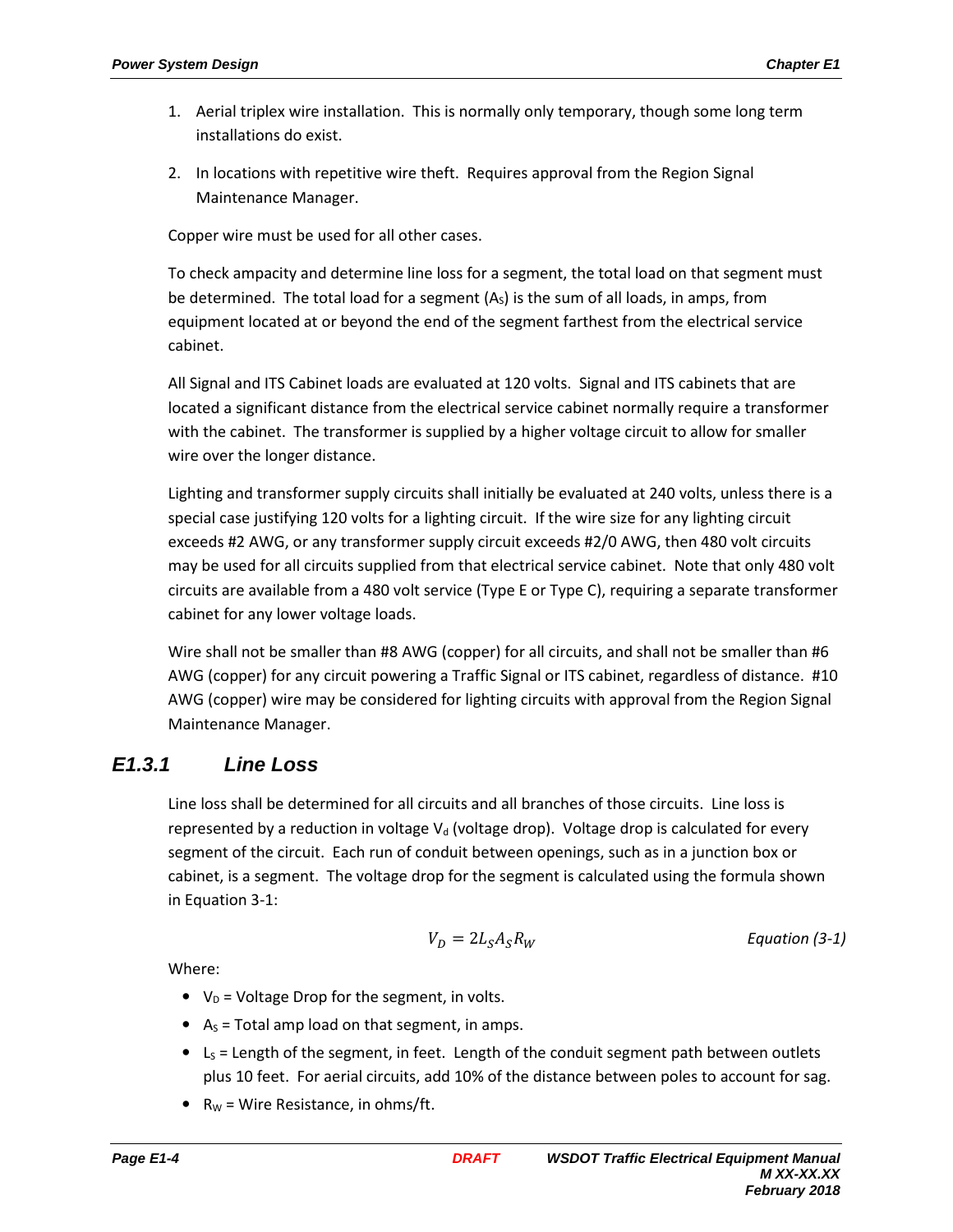Wire resistance is dependent on the type and size of wire. For WSDOT systems, the values for copper and aluminum wire are listed in Table 3-1.

| Wire Size                         |                                        | Resistance (ohms) / ft |  |  |  |  |  |  |
|-----------------------------------|----------------------------------------|------------------------|--|--|--|--|--|--|
| (AWG)                             | Cu [2]                                 | Al [2]                 |  |  |  |  |  |  |
| 14                                | 0.0032600                              | N/A                    |  |  |  |  |  |  |
| 12                                | 0.0020500                              | N/A                    |  |  |  |  |  |  |
| 10                                | 0.0012900                              | N/A                    |  |  |  |  |  |  |
| 8                                 | 0.0008090                              | 0.0012800              |  |  |  |  |  |  |
| 6                                 | 0.0005100                              | 0.0008080              |  |  |  |  |  |  |
| 4                                 | 0.0003210                              | 0.0005080              |  |  |  |  |  |  |
| 2                                 | 0.0002010                              | 0.0003190              |  |  |  |  |  |  |
| 1                                 | 0.0001600                              | 0.0002530              |  |  |  |  |  |  |
| 1/0                               | 0.0001270                              | 0.0002010              |  |  |  |  |  |  |
| 2/0                               | 0.0001010                              | 0.0001590              |  |  |  |  |  |  |
| 3/0                               | 0.0000797                              | 0.0001260              |  |  |  |  |  |  |
| 4/0                               | 0.0000626                              | 0.0001260              |  |  |  |  |  |  |
| 250 kcmil                         | 0.0000535                              | 0.0001000              |  |  |  |  |  |  |
| 300 kcmil                         | 0.0000446                              | 0.0000847              |  |  |  |  |  |  |
|                                   | [1] Resistance values are derived from |                        |  |  |  |  |  |  |
|                                   | NEC Chapter 9, Table 8, Conductor      |                        |  |  |  |  |  |  |
| Properties. WSDOT uses values for |                                        |                        |  |  |  |  |  |  |
|                                   | coated copper for calculations.        |                        |  |  |  |  |  |  |
|                                   | [2] Cu = Copper; Al = Aluminum         |                        |  |  |  |  |  |  |

#### Table 3-1; WSDOT Wire Resistance (R<sub>W</sub>) Values [1]

The maximum voltage drop for a circuit is limited to a certain percentage of the operating voltage, which varies depending on the type of circuit. The maximum percentage voltage drop allowed for various circuit types is listed in Table 3-2.

#### **Table 3-2; WSDOT Maximum Voltage Drop by Circuit Type**

| <b>Circuit Type</b>                   | <b>Maximum</b><br>Voltage Drop (V <sub>D</sub> ) |
|---------------------------------------|--------------------------------------------------|
| Supply to Signal or ITS Cabinet       | 3%                                               |
| Supply to Transformer Cabinet         | 5%                                               |
| <b>New Illumination Circuit</b>       | 5%                                               |
| <b>Temporary Illumination Circuit</b> | ጸ%                                               |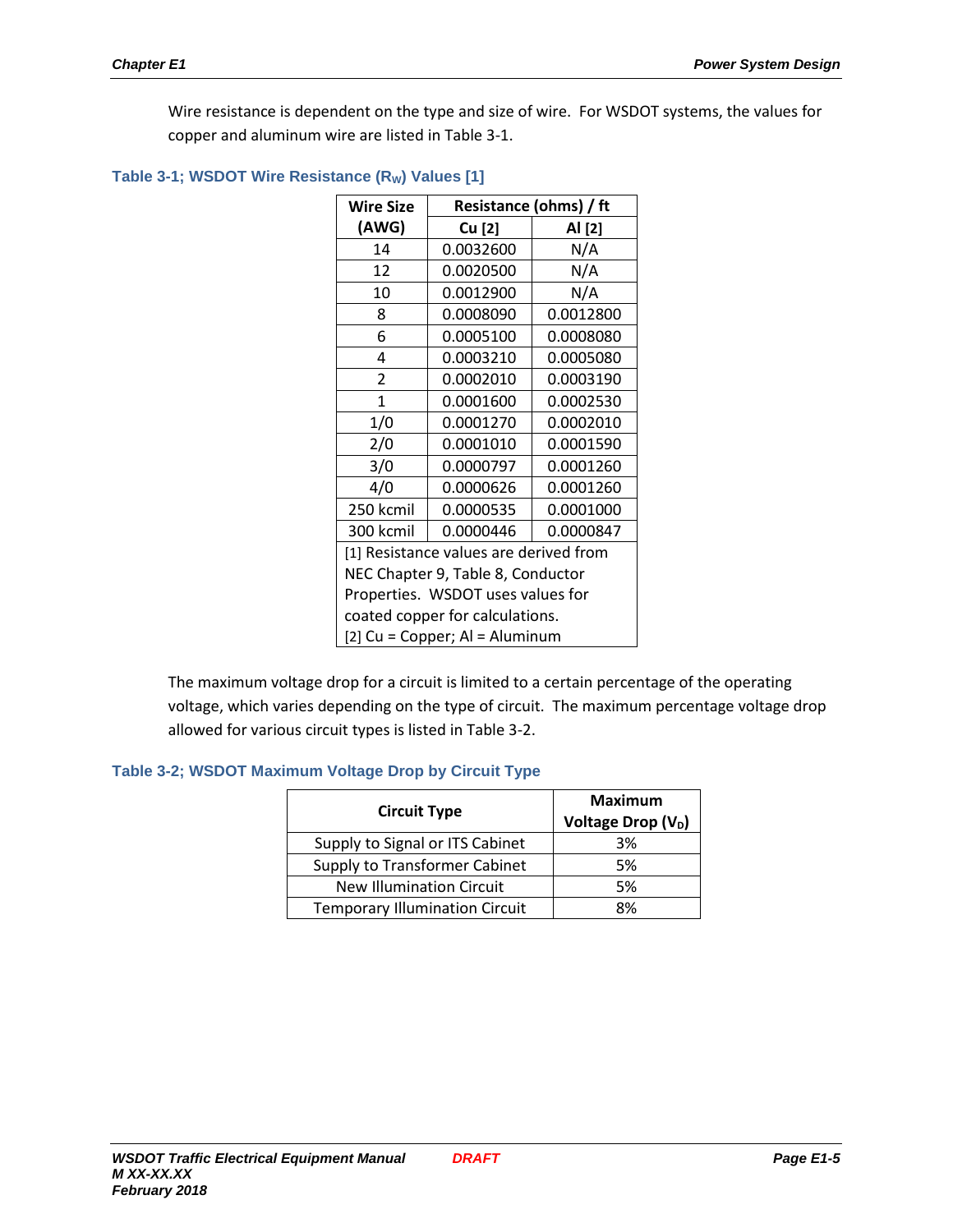# **E1.3.2 Ampacity**

Although it is rarely an issue, the load for each segment must be verified against the ampacity of the wire for that segment. In the event that the load on a segment exceeds the ampacity of the wire for that segment, the wire size for that segment must be increased on that segment until it is greater than or equal to the segment load. Ampacity ratings for different wire types and sizes are shown in Table 3-3. Note that no more than four circuits (8 conductors) may be installed in a single conduit.

| <b>Wire Size</b><br>(AWG) |                  | 14  | 12   | 10                                              | 8 | -6            | 4 | $\overline{2}$ | $\mathbf{1}$ |    | $1/0$ 2/0 3/0 |                | 4/0 | 250<br>kcmil | 300<br>kcmil |
|---------------------------|------------------|-----|------|-------------------------------------------------|---|---------------|---|----------------|--------------|----|---------------|----------------|-----|--------------|--------------|
| <b>Ampacity</b>           | <b>Cu</b><br>[2] | 14  | 17.5 | 24.5   35  45.5 59.5 80.5  91   105  122.5  140 |   |               |   |                |              |    |               |                | 161 | 178.5 199.5  |              |
| (A)                       | Al [2]           | N/A | N/A  | N/A                                             |   | 28 35 45.5 63 |   |                | 70           | 84 |               | 94.5 108.5 126 |     | 143.5        | 161          |

## **Table 3-3; WSDOT Wire Ampacity Values [1]**

[1] Ampacities are derived from NEC Table 310.15(B)(16) for USE-2 conductors, and modified using Table 310.15(B)(3)(a) for up to 9 current carrying conductors.  $[2]$  Cu = Copper; Al = Aluminum

# **E1.3.3 Grounding Conductor**

All conduits require a grounding conductor, as described in Standard Specification 9-29.3(2)A3, regardless of the quantity or type of cables installed in the conduit (including empty conduits). The size of the grounding conductor is dependent on the circuit breaker protecting that circuit, when present. Due to the limited size of power circuits, WSDOT simplifies this by referencing the conductors in the conduit to determine the size of the ground conductor, as shown in Table  $3 - 4$ .

## **Table 3-4; WSDOT Minimum Ground Conductor Sizes [1]**

| Largest cable in conduit                               | <b>Minimum Ground</b><br><b>Conductor Size</b><br>(AWG) |  |  |
|--------------------------------------------------------|---------------------------------------------------------|--|--|
| Any Traffic Signal or ITS multi-                       |                                                         |  |  |
| conductor or fiber-optic cable;                        | #8                                                      |  |  |
| Power cables up to #1 AWG                              |                                                         |  |  |
| Power cables from #1/0 AWG to                          | #6                                                      |  |  |
| 300 kcmil                                              |                                                         |  |  |
| [1] Ground conductor sizes based on NEC Table 250.122. |                                                         |  |  |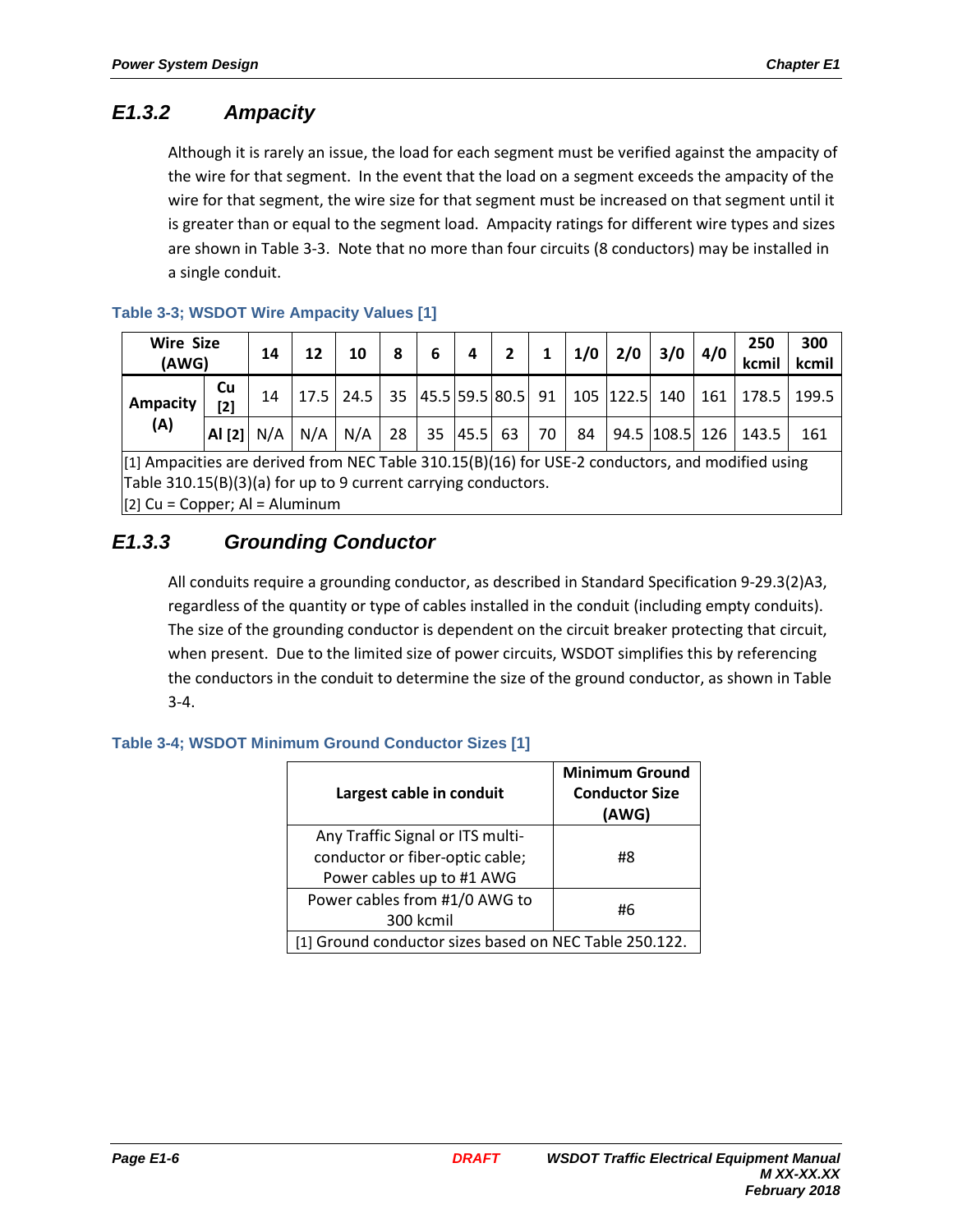## **E1.4 Service and Transformer Cabinets**

The type of service cabinet used depends on the required output voltages and the number of circuits. Table 4-1 shows the different WSDOT Electrical Service Cabinet Types and their available output circuits and voltages, as well as the circuit limitations for transformer cabinets.

| <b>Service</b>                | Available  |                                      | <b>Standard</b><br>Plan                                   |                                                   |                                                   |           |
|-------------------------------|------------|--------------------------------------|-----------------------------------------------------------|---------------------------------------------------|---------------------------------------------------|-----------|
| <b>Cabinet</b><br><b>Type</b> | Voltage(s) | <b>Total Single</b><br>Positions [1] | <b>Available</b><br><b>Single</b><br><b>Positions [2]</b> | <b>Maximum</b><br>Double (2 Pole)<br>Circuits [3] | <b>Maximum</b><br><b>Lighting</b><br>Circuits [4] |           |
| Type A                        | 120        | 2                                    | 2                                                         | N/A                                               | 1                                                 | $J-10.16$ |
| Type B                        | 120/240    | 10                                   | 8                                                         | 4                                                 | 4                                                 | $J-10.17$ |
| Type B<br>Modified            | 120/240    | 18                                   | 16                                                        | 8                                                 | 5                                                 | $J-10.20$ |
| Type D                        | 120/240    | 24                                   | 22                                                        | 10                                                | 5                                                 | $J-10.21$ |
| Type C                        | 480        | N/A                                  | N/A                                                       | 6                                                 | 4                                                 | $J-10.18$ |
| Type E                        | 480        | N/A                                  | N/A                                                       | 11                                                | 7                                                 | $J-10.22$ |
| Transformer                   | 120/240    | 6                                    | 6                                                         | 4                                                 | N/A                                               | $J-10.25$ |

**Table 4-1; WSDOT Maximum Voltage Drop by Circuit Type**

[1] Single positions are single pole (1-Pole or 1P) breaker positions for 120V circuits. Type C and Type E service cabinets do not directly support external 120V loads – an external transformer is required. [2] Single positions in some cabinets are pre-assigned for internal loads.

[3] Double positions are double pole (2-Pole or 2P) breaker positions for either 240V or 480V circuits, depending on the cabinet type. For the Type E service cabinet, one position is used for the internal transformer.

[4] The number of lighting circuits available is limited to the number of lighting contactors that will physically fit in the cabinet. Each lighting circuit requires its own contactor.

# **E1.4.1 Circuit Breakers and Contactors**

Circuit breakers and contactors are determined from the total load, in amps, of the connected circuit. To simplify calculations, WSDOT requires that lighting circuit breakers be sized at 140% of the total circuit load, and all other breakers be sized at 125% of the total circuit load. Circuit breakers are only available in industry standard sizes, as shown in Table 4-2. The selected circuit breaker shall be rated equal to or greater than the calculated breaker size required.

| 15 | n,  | 30  |     |
|----|-----|-----|-----|
| 50 | 60  |     |     |
| 90 | 100 | 125 | 150 |
| フロ | 200 | 225 | 250 |

#### **Table 4-2; Standard Circuit Breaker Sizes (in Amps)**

The following are standard circuits and breaker sizes found in electrical service cabinets (amperages are rounded up slightly):

• Photoelectric Control (Photocell and Contactor); 1W @ 120V => 0.01A; 1P-15A breaker.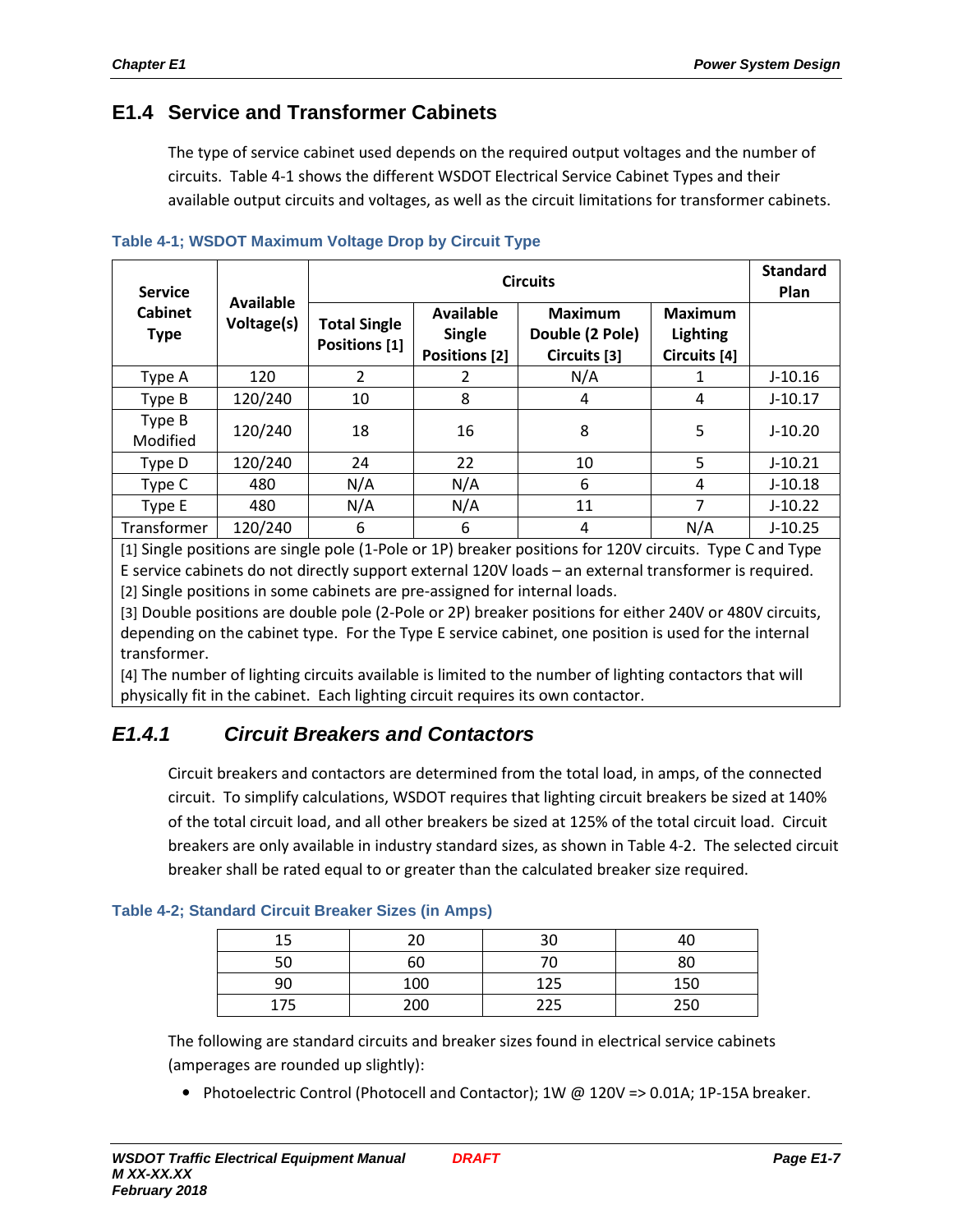- Ground Fault Circuit Interrupter (GFCI) Receptacle; 1800W @ 120V => 15A; 1P-20A breaker.
- Heat Strip; 100W @ 120V => 0.85A; 1P-15A breaker.
- Internal Transformer (Type C and E Services Only); 3kW @ 480V => 6.25A; 2P-15A breaker.

Contactors are only used in lighting circuits. As with circuit breakers, these have limited standard sizes and are only available in 30, 60 and 100 amp sizes. The contactor amp rating shall be equal to or greater than the total lighting circuit load. The selected circuit breaker should also be checked against the ampacity of the connected circuit wire, as it must be the smallest standard size to support the rated ampacity of the wire.

# **E1.4.2 Main Breakers and Utility Connections**

Main circuit breaker and utility connection wiring (service conductors) are determined from the total cabinet load, in amps, required from the serving utility. The total cabinet load is the sum of all external and internal cabinet loads. The total internal cabinet load depends on the type of cabinet:

- Type A: 1W / 0.01A (Photocontrol)
- Type B, Type B Modified: 1801W / 15.01A (Photocontrol, GFCI)
- Type C, Type E: 3 kW / 6.25 A (Internal Transformer)
- Type D: 1901W / 15.86A (Photocontrol, GFCI, Heater)

After calculating the total cabinet load, the main circuit breaker is sized at 125% of the total cabinet load. This is to address all continuous and non-continuous loads, as well as allow for future capacity. The main breaker must also be a standard size, as listed in Table 4-2. Main breakers may not be smaller than 60 Amps, with the single exception of Type A services, which require a minimum 30 Amp main breaker.

The size of the service conductors is based on the selected rating of the main breaker. The service conductor is selected such that it can carry the full amperage rating of the main breaker. Table 4-3 shows the appropriate wire size for each main breaker size and serving voltage type. Aluminum is only used for aerial service connections (aluminum triplex). Unless allowed by the serving utility, the riser from the metering point to the aerial connection point at the top of the pole shall be copper.

| <b>Main Breaker</b><br>Size (Amps) |                          | 30   | 40   | 50   | 60 | 70 | 80 | 90 | 100 | 125 | 150 | 175 | 200 | 225         | 250          |
|------------------------------------|--------------------------|------|------|------|----|----|----|----|-----|-----|-----|-----|-----|-------------|--------------|
| <b>Service</b><br><b>Conductor</b> | Cu<br>$[2]$              | 8[3] | 8[3] | 8[3] | 6  | 6  | 4  | 4  | 3   |     | 1/0 | 2/0 | 3/0 | 3/0         | 4/0          |
| <b>Size</b><br>(AWG)               | $ $ Al [2] $ $ 6 [3] $ $ |      | 6[3] | 6[3] |    | 4  | 3  |    |     | 1/0 | 2/0 | 3/0 | 4/0 | 250<br>kcmi | 300<br>kcmil |

#### **Table 4-3; WSDOT Minimum Service Conductor Sizes [1]**

[1] Sizes derived from the ampacities listed in NEC Table 310.15(B)(16) for USE-2 conductors.

 $[2]$  Cu = Copper; Al = Aluminum

[3] Smallest allowable service conductor size is #8 AWG for copper and #6 AWG for aluminum.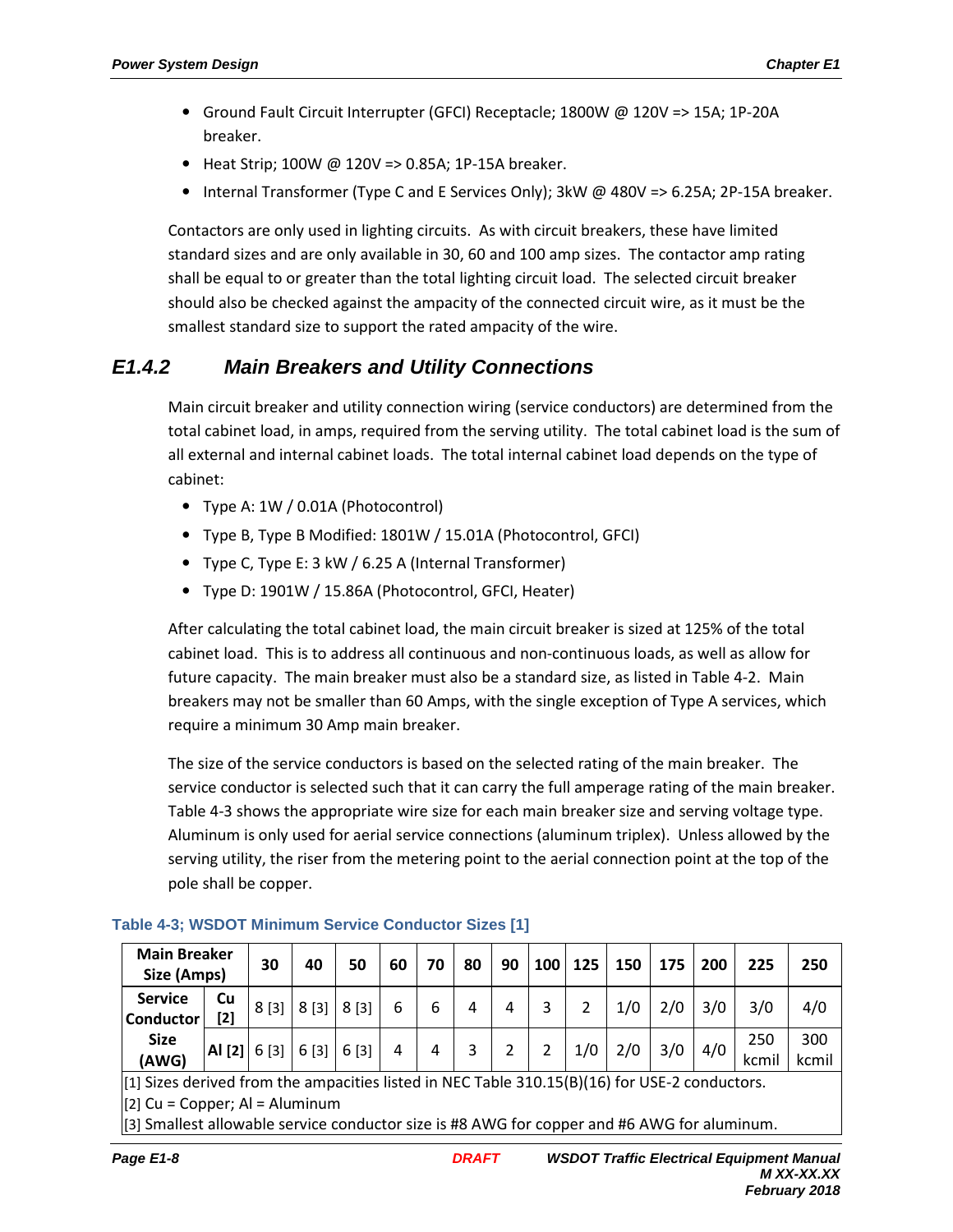When specifying the size of service conductors and any conduit supporting them, the wire note must read similar to the following example: "Install 2 inch conduit, riser, weather-head, and three #2 conductors unless otherwise directed by the serving utility." Conduit size is determined as shown in Section E1.6. Include risers and weather-heads only for aerial service connections.

# **E1.4.2 Locating Service and Transformer Cabinets**

If other cabinets are present, install the service cabinet on the same concrete pad if possible. Transformer cabinets shall always be installed on the same concrete pad as at least one of the cabinets that they supply. All cabinets require a minimum of 42 inches of clear, level space, comprised of either concrete pad or gravel (CSBC or similar) in front of all access doors. When a meter socket is required to be installed on the outside of the cabinet, 42 inches of clear, level space is required from the face of the installed meter. There must also be 42 inches of clear, level space along at least one side of the cabinet if there is access or a meter on multiple sides of the service cabinet.

For freeways and expressways, not including surface streets within limited access right of way or ramp terminals, a separate meter pedestal should be installed. The meter pedestal should be located such that it is accessible from a surface street outside of the highway right of way. This avoids the need for utility personnel to have to stop on the side of a freeway or expressway to access a meter or their service connection. If right of way fence is present, try to locate the meter pedestal just outside the right of way fence. Otherwise, install a pocket or gate in the fence such that the meter pedestal is on the WSDOT side of the right of way line.

When a remote meter pedestal is used, size the conductors between the meter pedestal and the actual service cabinet based on the total load on the service cabinet and a maximum voltage drop of 1%. Calculate the voltage drop using the method shown in Section 1.3.1. The meter pedestal shall include a disconnect breaker in the customer (lower) portion of the pedestal that is the same size as the service cabinet main breaker.

# **E1.5 Conduit**

# **E1.5.1 Wire and Conduit Routing**

WSDOT systems allow for a certain amount of overlap for wiring within a conduit and junction box system. However, there are certain restrictions on how conduits may be shared:

- Conduit may not be shared between wire, of any type, powered from one electrical service or transformer cabinet and wire powered from a different electrical service or transformer cabinet. This includes wiring powered by a transformer cabinet and wiring powered by the electrical service cabinet powering that transformer cabinet. WSDOT considers each electrical service cabinet and transformer cabinet an independent power source.
- Power conductors may not be installed in the same conduit as Traffic Signal or ITS cables, unless approved by the Region Signal Maintenance Manager
- For new installations, no more than four power circuits may be installed in one conduit.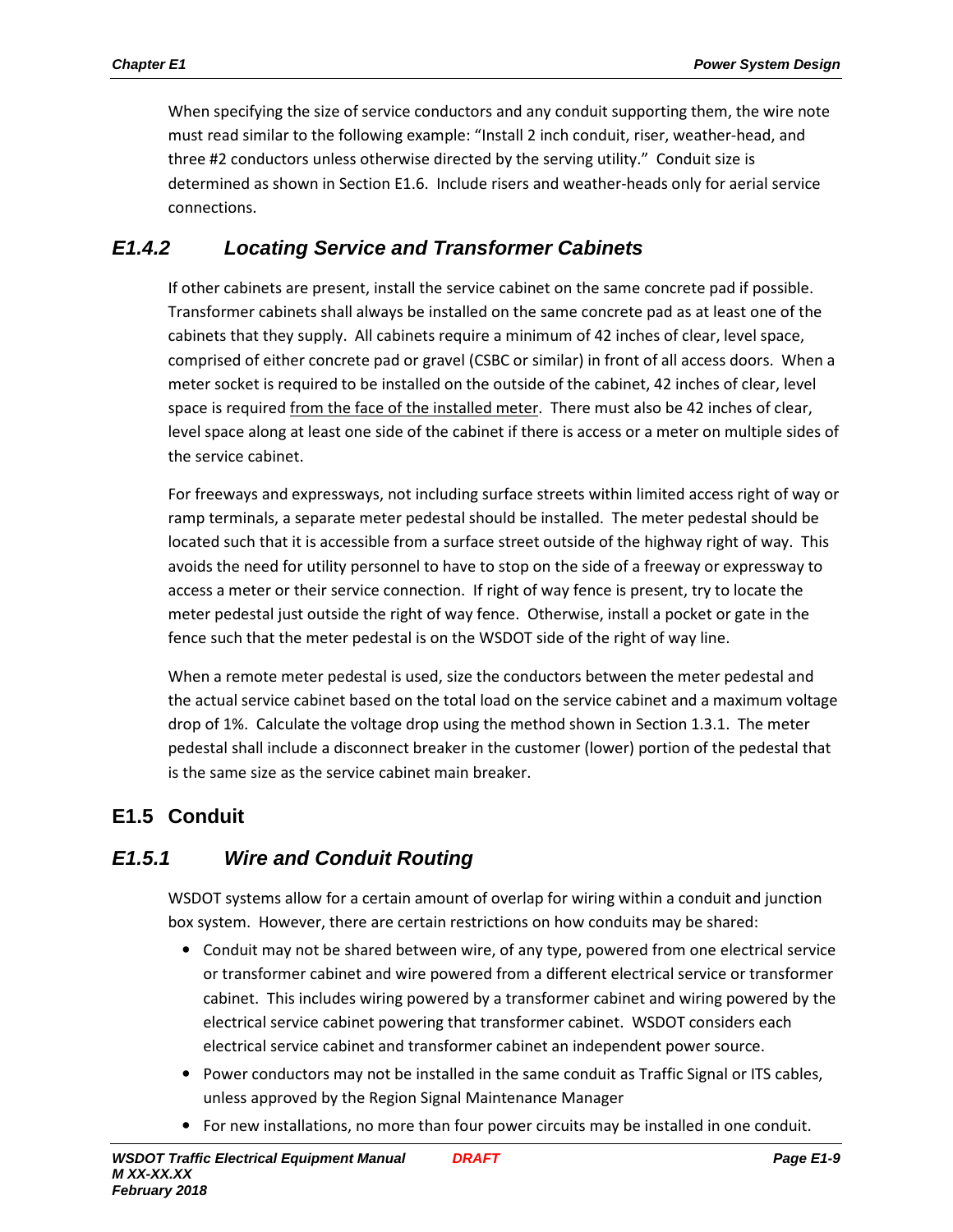• For new installations, it is recommended that lighting circuits be installed in conduits separate from cabinet and transformer power circuits.

Conduits should be placed close to the roadway shoulder where trenching can be used to install the conduit. Conduit should generally parallel the edge of the roadway or similar geographic features, as installation is typically easier than trying to install straight runs between points – particularly when the space between junction boxes is anything other than flat, open ground (grass, dirt, or similar bare ground).

# **E1.5.2 Conduit Sizing**

Conduit sizes are determined from the amount of cross-sectional area will be occupied in the conduit by wiring. For WSDOT systems, the conduit capacities shown in Table 5-1 and the wire areas in Table 6-2 are used to accommodate all allowable conduit types. Table 5-2 only shows single, current carrying conductors; for other wire types, see Traffic Signal and ITS specific guidance.

| Conduit<br>Size (in)                                    | <b>26% fill</b><br>$(in^2)$ | 40% fill<br>$(in^2)$ | <b>Total Area</b><br>(100% fill)<br>$(in^2)$        | <b>Metric</b><br><b>Size [2]</b> |  |  |  |
|---------------------------------------------------------|-----------------------------|----------------------|-----------------------------------------------------|----------------------------------|--|--|--|
| $1/2$ [3]                                               | 0.056                       | 0.087                | 0.217                                               | 16                               |  |  |  |
| 1                                                       | 0.179                       | 0.275                | 0.688                                               | 27                               |  |  |  |
| $11/4$ [3]                                              | 0.322                       | 0.495                | 1.237                                               | 35                               |  |  |  |
| $11/2$ [3]                                              | 0.445                       | 0.684                | 1.711                                               | 41                               |  |  |  |
| 2                                                       | 0.747                       | 1.150                | 2.874                                               | 53                               |  |  |  |
| 3                                                       | 0.1675                      | 2.577                | 6.442                                               | 78                               |  |  |  |
| 4                                                       | 2.927                       | 4.503                | 11.258                                              | 103                              |  |  |  |
| 5                                                       | 4.642                       | 7.142                | 17.855                                              | 129                              |  |  |  |
| 6                                                       | 6.655                       | 10.239               | 25.598                                              | 155                              |  |  |  |
|                                                         |                             |                      | [1] Capacities based on Schedule 80 PVC conduit, as |                                  |  |  |  |
| shown in NEC Chapter 9, Table 4.                        |                             |                      |                                                     |                                  |  |  |  |
| [2] Metric Size shown for reference only for metric as- |                             |                      |                                                     |                                  |  |  |  |
| built plans.                                            |                             |                      |                                                     |                                  |  |  |  |
| [3] Special case sizes. May only be used to modify an   |                             |                      |                                                     |                                  |  |  |  |
|                                                         |                             |                      | existing conduit run or with special permission.    |                                  |  |  |  |

## **Table 5-1; WSDOT Conduit Capacities [1]**

#### **Table 5-2; Single Conductor Wire (USE-2) Cross-Sectional Areas [1]**

| Wire Size<br>(AWG)                                                                                                                                                                                                            | 14 | 12 | 10 | 8 | 6 | 4 | $2^{\prime}$ | $1 \mid 1/0 \mid 2/0 \mid 3/0 \mid 4/0$ |  | 250 | 300<br>kcmil kcmil |
|-------------------------------------------------------------------------------------------------------------------------------------------------------------------------------------------------------------------------------|----|----|----|---|---|---|--------------|-----------------------------------------|--|-----|--------------------|
| $\vert$ Area (in <sup>2</sup> ) $\vert_{0.023}\vert_{0.029}\vert_{0.035}\vert_{0.062}\vert_{0.081}\vert_{0.108}\vert_{0.146}\vert_{0.197}\vert_{0.229}\vert_{0.274}\vert_{0.322}\vert_{0.385}\vert_{0.478}\vert_{0.555}\vert$ |    |    |    |   |   |   |              |                                         |  |     |                    |
| [1] Areas based on manufacturer specification sheets for USE-2 wire.                                                                                                                                                          |    |    |    |   |   |   |              |                                         |  |     |                    |

The maximum conduit fill percentage is dependent on the type of installation: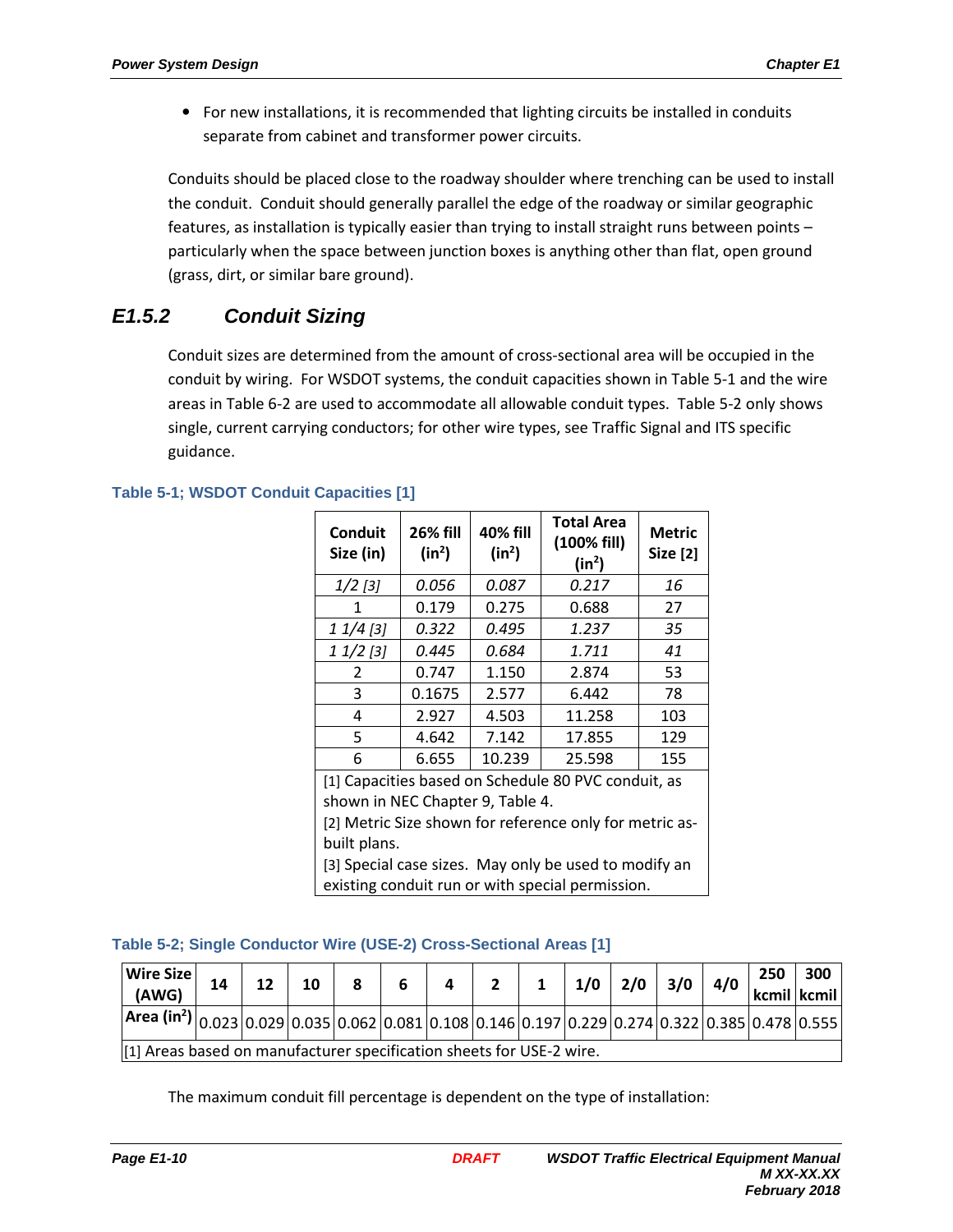- Existing conduit, with or without existing wire: 40%. Based on NEC Chapter 9, Table 1, for more than two cables.
- New conduit: 26%. Allows for additional future cables.

WSDOT assumes that all conduits will have more than two conductors at some point. The sum of the cross-sectional areas of all installed cables must be less than or equal to the area allowed by the applicable fill percentage. Equation 6-1 demonstrates this comparison. Do not forget to include the ground conductor.

$$
Q_1A_1 + Q_2A_2 + \dots + Q_nA_n \le A_{CF}
$$
 *Equation (6-1)*

Where:

- $Q_n$  = Quantity of conductor type "n".
- A<sub>n</sub> = Cross-sectional area of conductor type "n", per Table 6-2, in square inches.
- $A_{CF}$  = Allowable conduit fill area, per Table 6-1, in square inches.

All new conduits shall be either 2-inch, 3-inch, or 4-inch diameter conduit, with the following exceptions:

- 1-inch conduit shall be used between a light standard foundation and its serving junction box.
- 1-inch conduit shall be used between a surface mounted luminaire (wall or ceiling, including suspended) and its serving junction box or hand hole.
- 1/2-inch, 1 1/4-inch, and 1 1/2-inch conduit may only be used to extend or modify an existing conduit run of that size.
- 5-inch and 6-inch conduit may be used under special circumstances with approval from the Region Signal Maintenance Manager.
- See Traffic Signal and ITS specific guidance for special cases for those types of systems.

Standard conduit types are Schedule 80 PVC, Schedule 80 HDPE, or Rigid Metal (RMC), and do not need to be specified in the Contract, as their use is dictated by Standard Specification 8- 20.3(5)B. Liquid-Tight Flexible Metal Conduit (LFMC) is allowed in special cases, such as the last conduit segment connecting to a surface mounted luminaire or as a special type of expansion/deflection fitting. Specifying LFMC requires the approval of the Region Signal Maintenance Manager.

Empty spare conduits, or the equivalent empty space in occupied conduits, are required to be installed under the following circumstances:

- Any new conduit road crossing: minimum 2" spare conduit, connected to junction boxes on either side of the roadway. This does not include driveways.
- Any new service cabinet: minimum 2" spare conduit into service cabinet, connected to a junction box outside the cabinet pad.
- Any new transformer cabinet: minimum 2" spare conduit into load side of cabinet, connected to a junction box outside of the cabinet pad.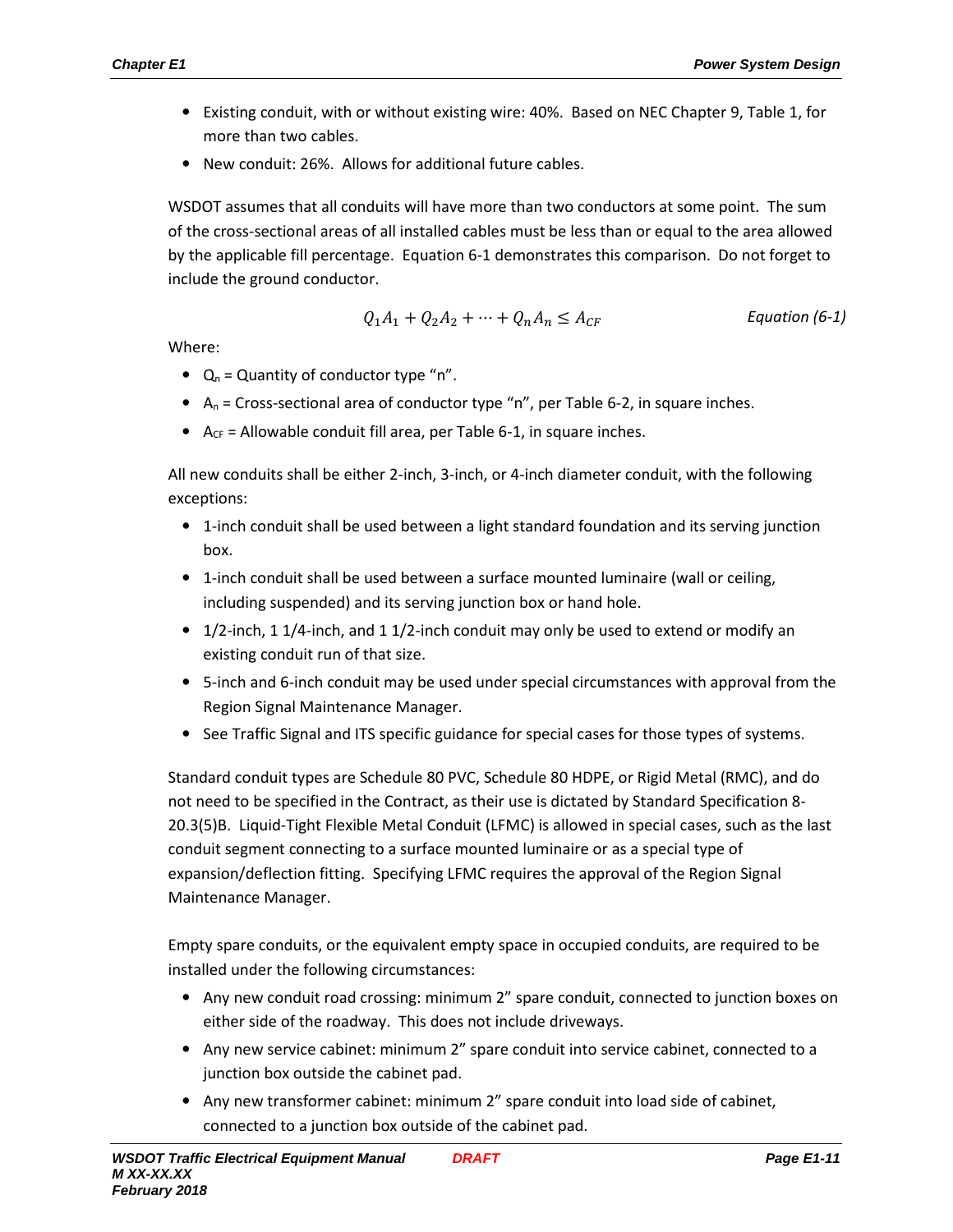• See Traffic Signal and ITS specific guidance for additional spare conduit requirements for those types of systems.

Equivalent empty space means empty space equivalent to the 40% fill area of an empty conduit of the required size.

# **E1.5.2 Conduits In or On Structures**

Installing conduits in or on structures requires coordination with the structure designer. All conduits installed on or in structures are 2-inch diameter conduits, with the exception of 1-inch conduits connecting to luminaires (or their supports) and ITS outerduct (see ITS specific guidance for more details).

On new construction, all cast in place barrier for bridge rails or walls shall include two, 2-inch conduits installed in the barrier, regardless of their use – both may be empty. Each conduit run shall be fully isolated from any other, including its own junction boxes both on and off the structure. A third conduit may be installed within a barrier, but a note must be added requiring that the conduits be tied such that they are stacked vertically in the barrier. No more than three conduits may be installed in a barrier, not including 1-inch branches to luminaires or other equipment. Ensure that the structure designer knows how many conduits are being installed in each barrier.

Conduits may only be installed on the outside of existing structures with the approval of the WSDOT Bridge and Structures office. Example of locations where conduit is surface mounted include the outside of a bridge face, across a bridge pier crossbeam, or up a bridge pier column. These should be limited to the maximum extent necessary for the system to work. Transitions from columns to crossbeams or from crossbeams to the bridge itself are required to be LFMC. Conduit bodies may be necessary to provide pull points on either side of the LFMC segment. Sharp conduit corners on structures are the only other location where conduit bodies may be considered for conduit runs.

# **E1.6 Junction Boxes**

Junction boxes provide access to and accommodate changes in direction of conduits and wiring. Junction boxes shall be spaced no more than 180 feet apart, as measured along the ground from box to box, or between boxes mounted on a structure. Junction boxes are also required if a conduit run will exceed 360° of bends between outlets. For conduit installed in the ground, 180° of bends are normally taken up by the 90° bends up into the box or cabinet at each end, limiting horizontal bends to 180°.

Larger power circuits for cabinets may be installed in conduit runs routed through pull boxes, spaced at up to 1000 feet apart, with approval from the Region Signal Maintenance Manager.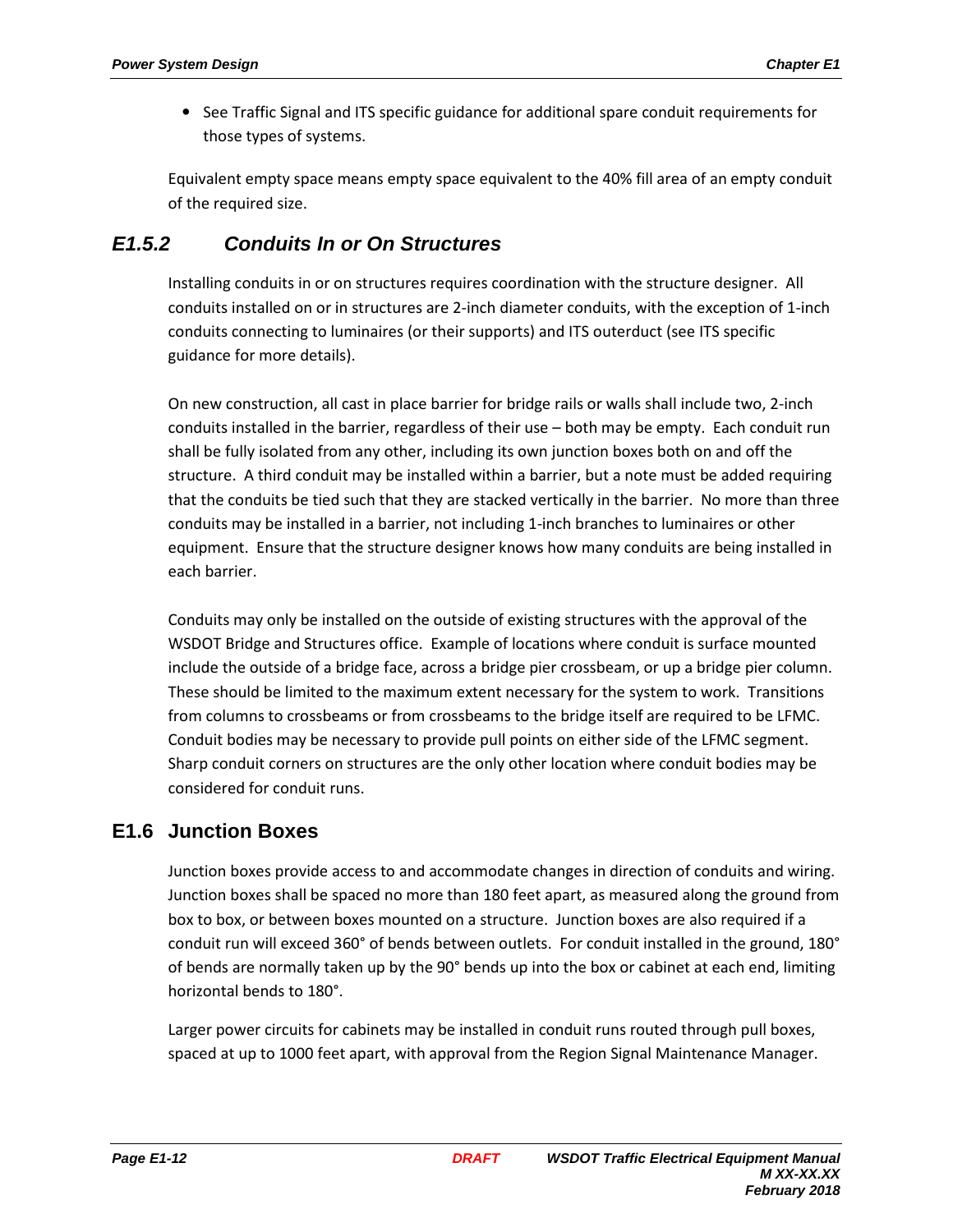# **E1.6.1 Ground Installed Boxes**

Junction boxes installed in the ground should be located off of the shoulder of the roadway, outside of any paved surface. In locations with sidewalk, junction boxes should be located outside of the sidewalk if at all possible. Junction boxes may not be placed in the bottom of a ditch, and must be located between the edge of the paved road surface and the ditch flow line, as close to the paved road surface as possible. Do not install a box in an active traffic lane if at all possible.

Table 6-1 shows the six standard types of junction boxes for ground installations, and includes pull boxes.

| <b>Box</b>  | <b>Standard Plan</b> | <b>Maximum conduit</b> |  |  |  |  |
|-------------|----------------------|------------------------|--|--|--|--|
| <b>Type</b> | Reference            | allowance (inches)     |  |  |  |  |
| Type 1      | $J-40.10$            | 6                      |  |  |  |  |
| Type 2      | $J-40.10$            | 12                     |  |  |  |  |
| Type 4      | $J-40.20$            | 6                      |  |  |  |  |
| Type 5      | $J-40.20$            | 12                     |  |  |  |  |
| Type 6      | $J-40.20$            | 24                     |  |  |  |  |
| Type 8      | $J-40.30$            | 24                     |  |  |  |  |
| Pull Box    | $J-90.10$            | 40                     |  |  |  |  |

## **Table 6-1; WSDOT Ground Junction Boxes**

The maximum allowed conduit is the limit of the sum of the diameters of all conduits entering the junction box. If the sum of the diameters of all conduits entering the box exceeds the maximum allowed conduit rating, then a larger box or multiple boxes must be used. Use the smallest junction box necessary for total diameter of conduits entering the box.

Type 4, Type 5, and Type 6 junction boxes are heavy-duty (HD) versions of the Type 1, Type 2, and Type 8 boxes, respectively. HD boxes are required where the box will be within a paved surface, such as a roadway lane or shoulder, or a commercial driveway. HD boxes should be considered for other locations where it is likely that larger trucks will be driving over the box, such as a driveway to a gravel pit or similar construction or material site.

Pull boxes are available in both standard and heavy-duty, and may be used for long power runs or where multiple boxes may not be an option to support many conduits. Consult with the Region Signal Maintenance Manager before using pull boxes.

Where a box will be installed in a sidewalk, including sidewalk crossing a driveway or similar vehicle access, boxes with slip-resistant surfacing are required and should be called out in the Contract to increase awareness. Slip-resistant lids and frames are mandatory per Standard Specification 8-20.3(6), but this is sometimes overlooked on projects where there are only a few boxes requiring slip-resistance. Adding a note in the Contract is a simple way to avert any potential issues.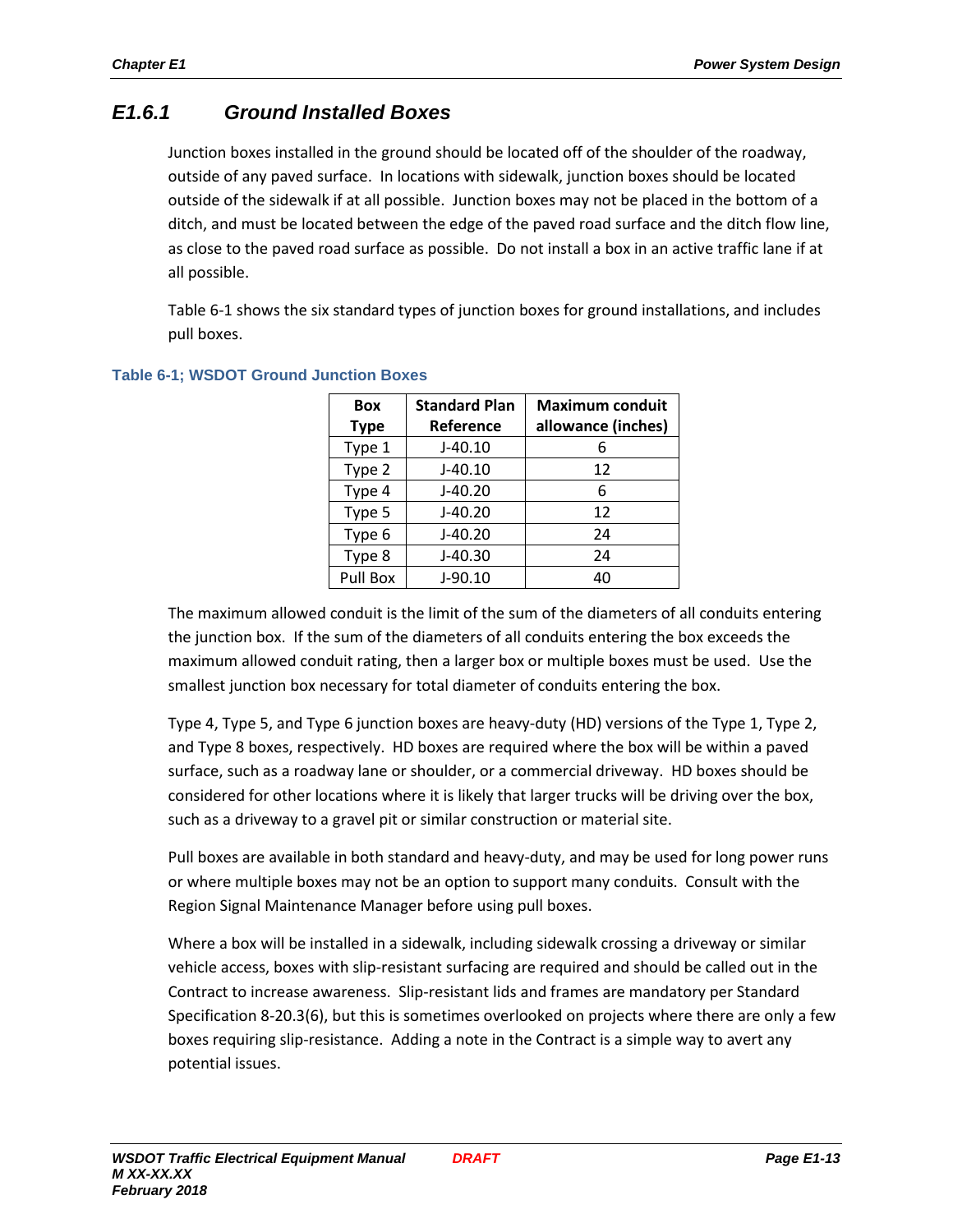## **E1.6.2 Structure Mounted Boxes**

Structure mounted junction boxes are stainless steel junction boxes, rated NEMA 3R (weatherresistant) or 4X (watertight), and commonly referred to as just "NEMA boxes". WSDOT has three basic types of NEMA boxes: in-barrier mounted, surface mounted, and in-deck mounted. When viewing a structure mounted junction box, as viewed from the opening (lid), the distance from the lid to the back of the box is the depth (D), the horizontal dimension is the width (W), and the vertical dimension is the height (H).

## **E1.6.2A In-Barrier Boxes**

In-barrier boxes are fixed at an effective size (usable space) of 18" W x 8" H x 8" D. Conduits may only enter the left and right sides (ends) of the box – they may not enter the top, bottom, or back of the box. Each end can only support up to 4 inches of total conduit diameter, typically as either two 2-inch conduits or one 2-inch conduit with up to two 1-inch conduits. Although there are two types of in-barrier boxes – NEMA 3R Adjustable (Standard Plan J-40.37) and NEMA 4X Fixed (Standard Plan J-40.36) – they have the same capacity. Contractors determine which type based on the construction method used for the barrier. Plans should just reference "NEMA barrier box".

## **E1.6.2B Surface Mounted and In-Deck Boxes**

Surface mounted boxes are mounted to the surface of a structure, rather than being set into the structure. In-deck mounted boxes are similar to in-barrier boxes, except that they are embedded in the ground surface of the structure – typically sidewalk or other non-driving surface. These boxes are required to be sized based on the sizes of the conduit entering the box, and which faces of the box they are entering (NEC 314.28). Conduit may enter any face of these boxes except for the lid. To simplify things, and to reduce the need for custom ordered boxes, WSDOT requires all surface mounted and in-deck box dimensions to be multiples of 2 inches (6", 8", 12", 18", etc.). No dimension may be smaller than 6 inches.

Boxes are sized to accommodate both the amount of conduit entering and the manipulation of the wiring passing through them. Each wall with conduit entering must be used to evaluate minimum dimensions. For a given wall, dimensions relative to that wall are determined as follows:

1. The distance to the wall opposite the wall being evaluated depends on where other conduits enter the box. If a conduit enters the opposite wall of the box, the minimum distance to the opposite wall is 8 times the diameter of the largest conduit entering the wall being evaluated. For all other cases, the minimum distance to the opposite wall is 6 times the diameter of the largest conduit entering the wall being evaluated, plus the sum of the diameters of all other conduits entering the wall being evaluated. WSDOT ignores splices and same conductor through-pulls when sizing boxes.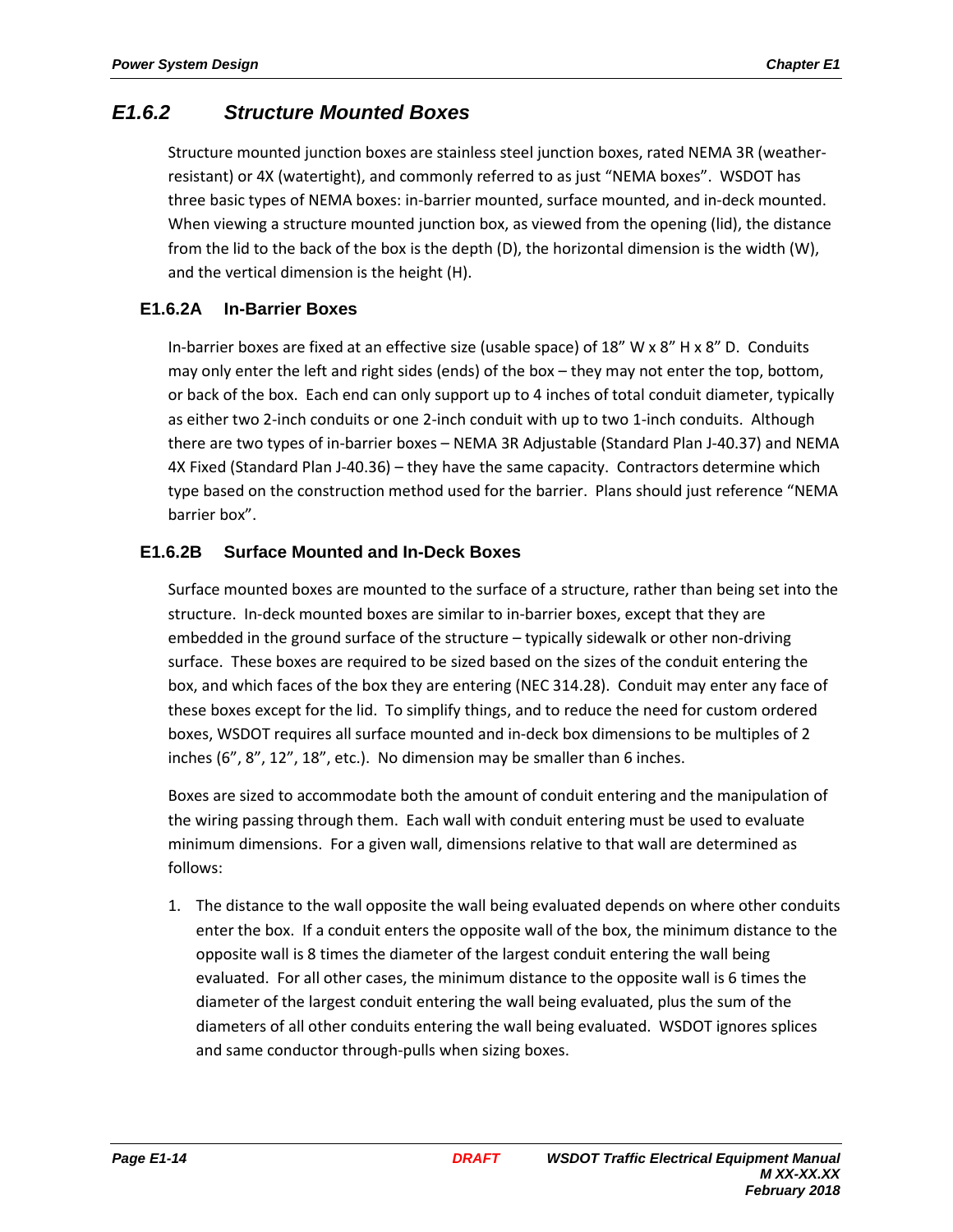2. The dimensions of the wall being evaluated depend on the sizes and number of conduits entering that wall. WSDOT only allows a single row or column for standard installations, so there should only be one line of conduits in any wall. The axis of the row or column (axis with one or more conduits) is the long dimension, and the perpendicular axis (axis is always only one conduit) is the short dimension. The minimum size of that wall dimension is the sum of the conduit diameters along that axis, plus 1.5 times the number of conduits in that axis, and is shown in Equation 7-1.

$$
L_{min} = (D_{C1} + D_{C2} + \dots + D_{Cn}) + 1.5^{\circ} Q_{C}
$$
 Equation (6-1)

Where:

- $\bullet$  L<sub>min</sub> = The minimum box wall length, for that dimension.
- $D_{Cn}$  = Diameter of conduit "n", in inches, in that row or column.
- $Q_c$  = The total quantity of conduits in that row or column of conduits.

#### Example:

A box wall has two 1-inch conduits and one 2-inch conduit in a single row, and no other factors control the dimensions of the wall where those conduits enter. The wall dimensions would be:

$$
L_{min-long} = (1" + 1" + 2") + 1.5"(3) = 4" + 4.5" = 8.5"
$$

$$
L_{min-short} = 2" + 1.5" (1) = 2" + 1.5" = 3.5"
$$

Rounding up to the nearest 2-inch increment, greater than or equal to 6, this particular wall's dimensions would be 10" by 6".

Repeat these calculations for each wall with conduit entering. The largest value calculated for each box dimension (height, width, and depth) are used for the overall box dimensions.

## **E1.7 Backup Power Supplies**

Backup power supplies include diesel generators and battery backup systems (BBS or UPS – Uninterruptible Power Supplies). This section only discusses providing permanently installed backup power to a single cabinet requiring 120V power. For backup power to multiple cabinets or to loads requiring 240V or 480V, contact the Headquarters Traffic Office for assistance.

The Region Signal Maintenance Manager will determine if battery backup power, generator backup power, or both are required. Generally, a battery backup system will provide 8 hours of backup power, and a generator will provide up to 72 hours of backup power. When including backup power systems, these systems are connected in the following order: